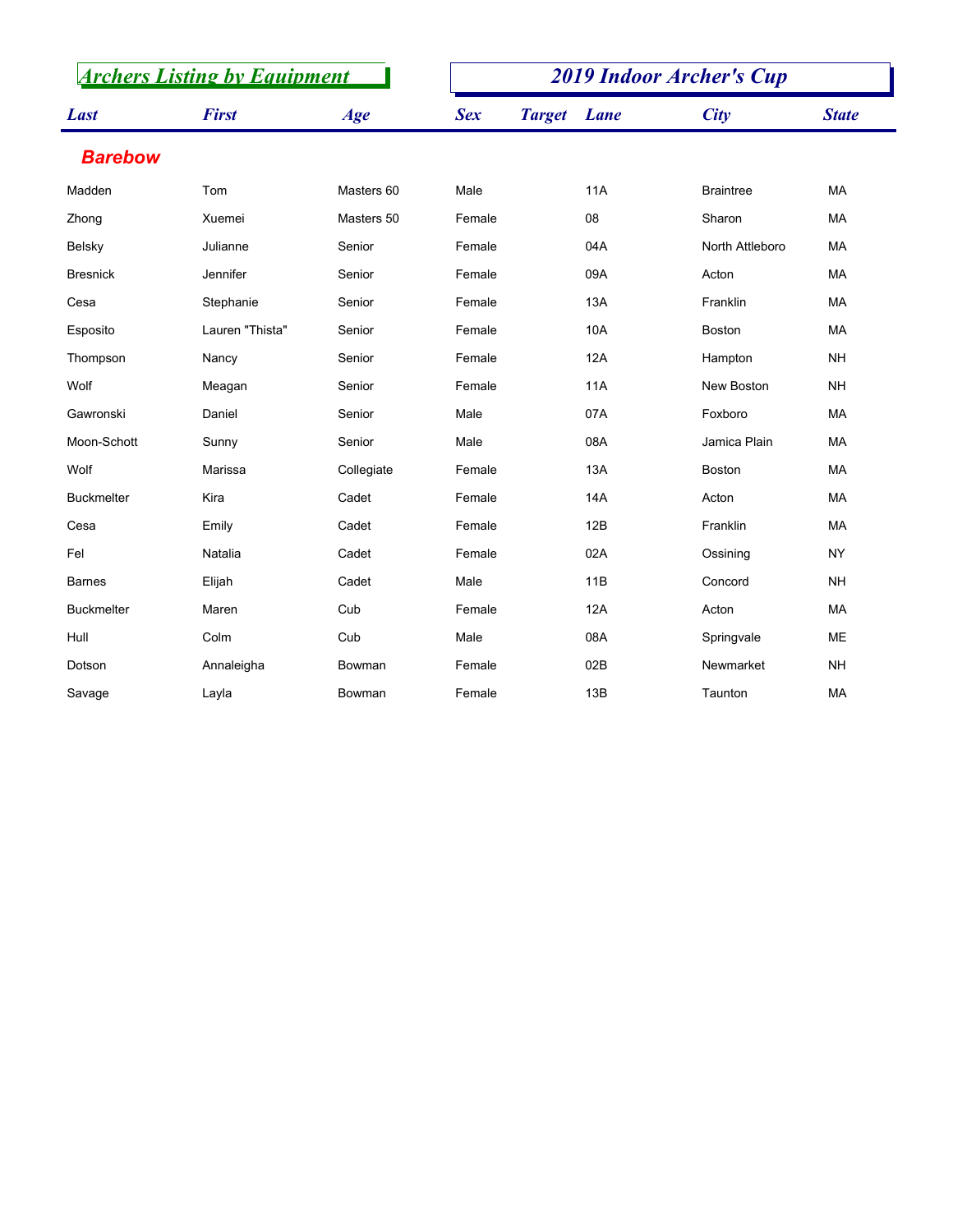|                 | <b>Archers Listing by Equipment</b> |            |            |               |             | <b>2019 Indoor Archer's Cup</b> |                 |
|-----------------|-------------------------------------|------------|------------|---------------|-------------|---------------------------------|-----------------|
| <b>Last</b>     | <b>First</b>                        | Age        | <b>Sex</b> | <b>Target</b> | <b>Lane</b> | <b>City</b>                     | <b>State</b>    |
| <b>Compound</b> |                                     |            |            |               |             |                                 |                 |
| Sargent         | David                               | Masters 60 | Male       |               | 12B         | Pittsfield                      | MA              |
| Thompson        | Elliott                             | Masters 60 | Male       |               | 07A         | Coventry                        | RI              |
| Besher          | Simon                               | Masters 50 | Male       |               | 12A         | Charleston                      | MA              |
| Moreno          | Enrique                             | Masters 50 | Male       |               | 05A         | Lexington                       | MA              |
| Whitney-Beratta | Kerri                               | Senior     | Female     |               | 10A         | Nashua                          | <b>NH</b>       |
| Yadav           | Sweety                              | Senior     | Female     |               | 14          | <b>Burlington</b>               | МA              |
| Batista         | <b>Nicholas</b>                     | Senior     | Male       |               | 10          | Seabrook                        | <b>NH</b>       |
| Doherty         | Matt                                | Senior     | Male       |               | 08A         | Bellingham                      | МA              |
| Dotson          | Jason                               | Senior     | Male       |               | 11B         | Newmarket                       | <b>NH</b>       |
| Krampitz        | Jay                                 | Senior     | Male       |               | 12A         | Millis                          | MA              |
| Mills           | Joseph                              | Senior     | Male       |               | <b>11A</b>  | Middleboro                      | MA              |
| Santos          | Joseph                              | Senior     | Male       |               | 10A         | Norfolk                         | MA              |
| Trubiano        | Adam                                | Senior     | Male       |               | 09A         | <b>Marshfield Hills</b>         | MA              |
| Verhadgen       | Justin                              | Senior     | Male       |               | 12B         | Taunton                         | MA              |
| Wynott          | Corey                               | Senior     | Male       |               | 09A         | <b>Brockton</b>                 | MA              |
| Sargent         | Sabrina                             | Junior     | Female     |               |             | Pittsfield                      | MA              |
| Sargent         | Taylor                              | Junior     | Female     |               | 06B         | Pittsfield                      | MA              |
| Cordaro         | Gianna                              | Cadet      | Female     |               | 07A         | Middleboro                      | MA              |
| Gillan          | Callie                              | Cadet      | Female     |               | 06A         | Rockland                        | MA              |
| Tavares         | Lily                                | Cadet      | Female     |               | 12          | Candia                          | <b>NH</b>       |
| Twohig          | Megan                               | Cadet      | Female     |               | 04B         | Taunton                         | MA              |
| Fuller          | Isaac                               | Cadet      | Male       |               | 08A         | Lancaster                       | <b>NH</b>       |
| Harlow          | Zachary                             | Cadet      | Male       |               | 10B         | <b>Buzzards Bay</b>             | MA              |
| Mason           | Konnor                              | Cadet      | Male       |               | 08B         | Merrimac                        | <b>NH</b>       |
| Mercer          | Connor S.                           | Cadet      | Male       |               | 09A         | Plymouth                        | MA              |
| Murphy          | Patrick                             | Cadet      | Male       |               | 09B         | Avon                            | MA              |
| Piotrowski      | Gavin                               | Cadet      | Male       |               | 11A         | Hookset                         | <b>NH</b>       |
| Stahl           | Zachary                             | Cadet      | Male       |               | 06A         | Norfolk                         | MA              |
| Weikel          | Mark                                | Cadet      | Male       |               | 10A         | Weymouth                        | MA              |
| Matskin         | Tsipora Tsila                       | Cub        | Female     |               | 10B         | Sharon                          | MA              |
| Fel             | Aidan                               | Cub        | Male       |               |             | Ossining                        | <b>NY</b>       |
| Dorow           | Luke                                | Bowman     | Male       |               | 13          | Danville                        | <b>NH</b>       |
| Kazakov         | Sebastian                           | Bowman     | Male       |               | 07B         | Plymouth                        | MA              |
| Paiva           | Andrew                              | Bowman     | Male       |               | 11          | Seabrook                        | $\mathsf{NH}\,$ |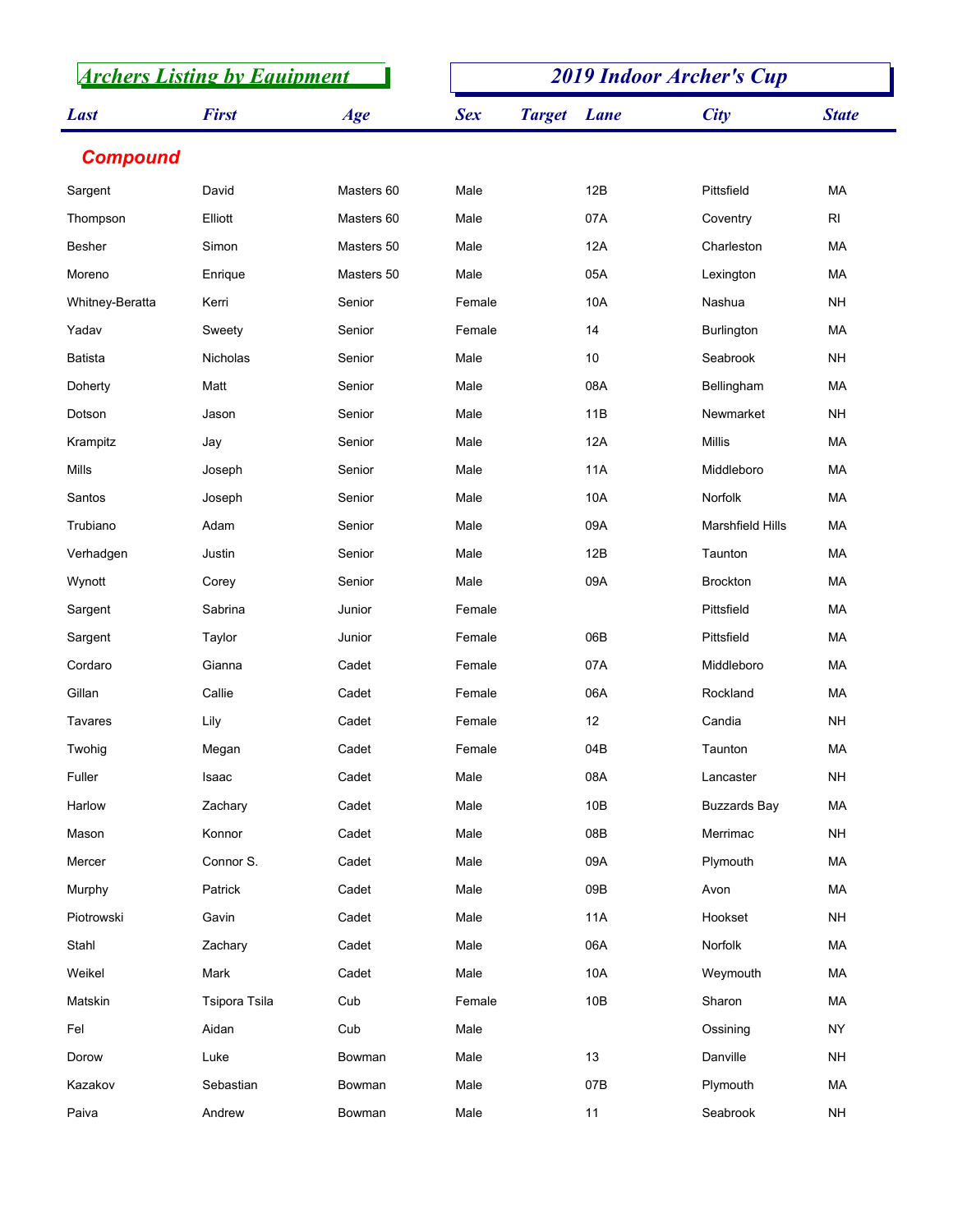| <b>Archers Listing by Equipment</b> |              |            | <b>2019 Indoor Archer's Cup</b> |               |      |                  |                |
|-------------------------------------|--------------|------------|---------------------------------|---------------|------|------------------|----------------|
| <b>Last</b>                         | <b>First</b> | Age        | <b>Sex</b>                      | <b>Target</b> | Lane | <b>City</b>      | <b>State</b>   |
| <b>Recurve</b>                      |              |            |                                 |               |      |                  |                |
| Belisle, Sr.                        | Thomas       | Masters 60 | Male                            |               | 04A  | Canton           | MA             |
| Cote                                | Jacques      | Masters 60 | Male                            |               | 02   | Milford          | МA             |
| Guilbert                            | Kim          | Masters 60 | Male                            |               | 05A  | Walpole          | MA             |
| Rudolph                             | Alan         | Masters 60 | Male                            |               | 04   | North Attleboro  | МA             |
| Thompson                            | Elliot       | Masters 60 | Male                            |               | 03   | Coventy          | RI             |
| <b>Bock</b>                         | Susan        | Masters 50 | Female                          |               | 10A  | Old Orchard Beac | ME             |
| Botsford-Milne                      | Catherine    | Masters 50 | Female                          |               | 08A  | Foxboro          | MA             |
| Droney                              | Siobhan      | Masters 50 | Female                          |               | 07A  | Manchester       | <b>NH</b>      |
| Paxson                              | Paula        | Masters 50 | Female                          |               | 08B  | Grafton          | MA             |
| Vaccaro                             | Elizabeth    | Masters 50 | Female                          |               | 07A  | Westwood         | МA             |
| Gladstone                           | Carl         | Masters 50 | Male                            |               | 04B  | Sharon           | MA             |
| Chamberlain                         | Andrea "AJ"  | Senior     | Female                          |               | 07B  | Woonsocket       | R <sub>l</sub> |
| Kennedy                             | Kathleen     | Senior     | Female                          |               | 03A  | N. Billerica     | <b>MA</b>      |
| Regensburger                        | Megan        | Senior     | Female                          |               | 06A  | Marlboro         | MA             |
| Smith                               | Hannah       | Senior     | Female                          |               | 05   | Manchester       | <b>NH</b>      |
| Avillach                            | Paul         | Senior     | Male                            |               | 05B  | <b>Brookline</b> | MA             |
| DiStefano                           | Sean         | Senior     | Male                            |               | 03A  | Canton           | MA             |
| Gordon                              | Ethan        | Senior     | Male                            |               | 01   | Ashland          | МA             |
| Labrecque                           | Joshua       | Senior     | Male                            |               | 02A  | Rockland         | <b>MA</b>      |
| Martel                              | Mickey       | Senior     | Male                            |               | 09A  | Goffstown        | <b>NH</b>      |
| Shapira                             | Aaron        | Senior     | Male                            |               | 01A  | Foxboro          | MA             |
| <b>Bouffard</b>                     | Lindsey      | Junior     | Female                          |               | 06A  | Concord          | <b>NH</b>      |
| Vaccaro                             | Lucia        | Junior     | Female                          |               | 09B  | Westwood         | MA             |
| Gordon                              | Abby         | Cadet      | Female                          |               | 06   | Ashland          | MA             |
| Latham                              | Sophia       | Cadet      | Female                          |               | 03A  | Rowley           | МA             |
| McGrath                             | Grace        | Cadet      | Female                          |               | 04A  | Hampstead        | <b>NH</b>      |
| Ronchetti                           | Sophia       | Cadet      | Female                          |               | 07   | Pepperell        | MA             |
| Kilpatrick                          | Nathan       | Cadet      | Male                            |               | 05A  | Marlborough      | MA             |
| Sekuler                             | Shane        | Cadet      | Male                            |               | 06A  | Sharon           | МA             |
| Wilson                              | Nathan       | Cadet      | Male                            |               | 06B  | Plymouth         | MA             |
| Minocha                             | Sahill       | Cub        | Male                            |               | 05B  | Hopkinton        | МA             |
| Kim                                 | Cailyn       | Bowman     | Female                          |               | 03B  | Wellesley        | MA             |
| Welts                               | Hannah       | Bowman     | Female                          |               | 09   | Hollis           | <b>NH</b>      |
| Straus                              | Maksim       | Bowman     | Male                            |               | 05A  | Sharon           | MA             |